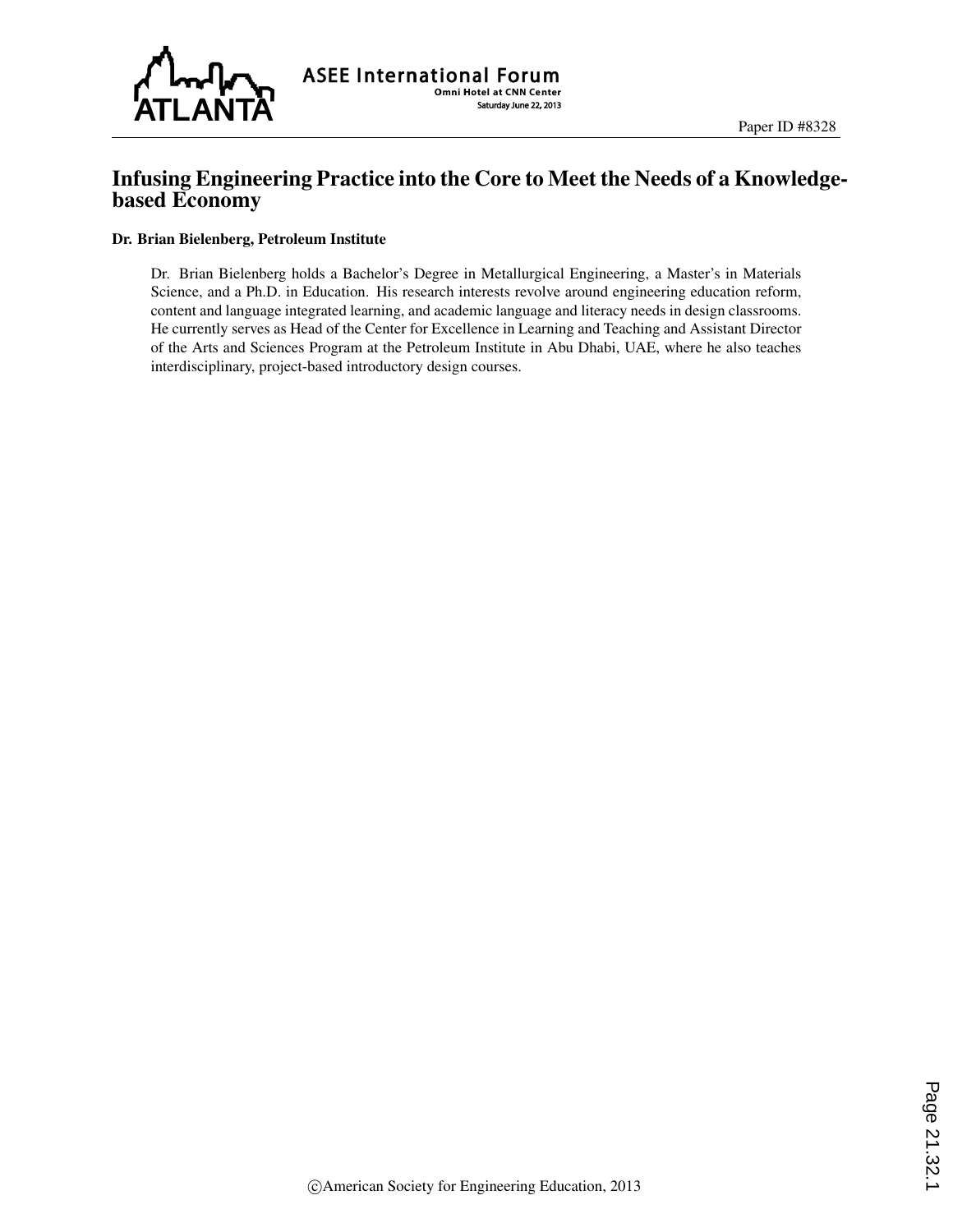# **Infusing Engineering Practice into the Core to Meet the Needs of a Knowledge-Based Economy**

#### **Abstract**

A number of Middle Eastern countries are experiencing extraordinary rates of growth and development. Concurrently, they have been placing an increasing focus on building sustainable, knowledge-based economies. To function in such economies, professional engineers require not only technological know-how, but also a set of key professional skills and broad understanding of contemporary issues. Critical to efforts to prepare local engineering undergraduates for careers in today's economy, it is argued, is a rethinking of how engineers are educated. In this paper, the major aspects of calls for reform are highlighted, with a discussion of suggested pedagogical approaches and changes in learning environment that can better prepare engineers for the roles they will play in the 21st century. One set of innovations which appears to be having positive impacts in this direction are the efforts of the Arts and Science Program at a small Middle Eastern engineering university. The A&S Program provides the core courses in the first two years of engineering studies at this institute. Over the past two years, it has been designing and implementing a comprehensive set of curricular innovations in order to better prepare local engineering undergraduates for engineering studies and careers in the energy sector. Three components of this comprehensive approach will be presented in this paper, with reference to how each was conceived, designed, and implemented. Early indications of the impacts are also shared. The paper will conclude with identifications of challenges faced and recommendations for how to better enable and support continuing enhancement of the preparation of engineering students for the  $21<sup>st</sup>$  century.

#### **Introduction**

Today's global economy is fueled by rapid innovation and technological breakthroughs. The impacts of these changes and their contribution to development are perhaps no more evident than in the countries of the Middle East, where cities such as Abu Dhabi, Dubai, Doha and Kuwait City have witnessed miraculous transformations over the past decade. In the United Arab Emirates (UAE), national leaders are concurrently calling for movement towards a sustainable, knowledge-based economy, with an emphasis on developing engineers and scientists from within the local population: "Now that the infrastructure is in place, the education focus is on devising and implementing a strategy that will ensure the youth of the country are ready to meet the challenges of the  $21^{st}$  century workplace."<sup>1, p. 226</sup>

That local calls for increased interest in engineering in the UAE are being heard is evident in recent statistics. The number of students enrolled in engineering degree programs in the UAE has risen from 7,828 in the academic year 2008-9 to 10,783 in 2011-12, a 38% increase in just three years.<sup>7</sup> Concurrently, there has been a dramatic increase in the number of higher education institutes offering degrees in engineering, from fewer than five in 2001 to more than 20 of the 77 licensed institutions of higher education offering engineering degrees in 2012. It is vital that once enrolled, these students persist in their engineering programs as well as in the field after graduation. The engineering curricula, what is taught, and how it is delivered are key to both retaining students and developing in them the wide range of skills and knowledge needed in a globalized economy. In many ways the type of engineering education available in the country will determine the degree to which the ambitious goals being set will be realized.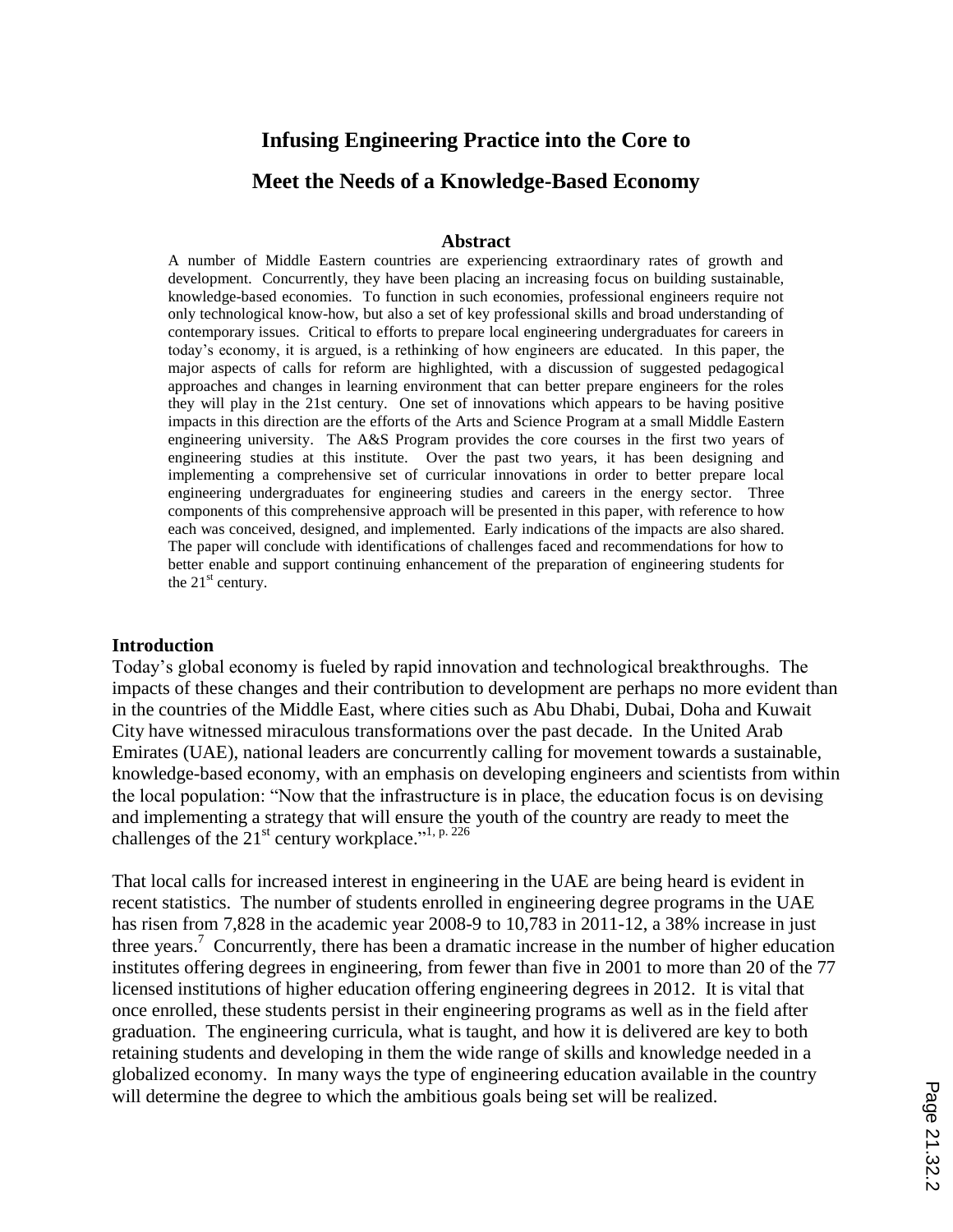To function in the  $21<sup>st</sup>$  century workplace, engineers require a full set of professional skills in addition to technological know-how. The effective engineer in industry is one who has excellent interpersonal skills, is able to work on multi-disciplinary teams, possesses a broad knowledge base, is aware of global issues, possesses information and leadership skills, can communicate both orally and in writing, is creative, and has the skills and knowledge to bring about innovation, all while understanding business and legal aspects of professional practice.<sup>2, 3, 4, 5, 6</sup>

Traditional engineering curricula and courses have struggled to address outcomes related to these skills, often working with the assumption that students either enter their programs with the skills, or will acquire them with little explicit instruction or assessment. This was the situation at the university discussed in this paper prior to the initiation of changes within the Arts and Sciences Program, a process that began in fall 2010. First, the theories behind the curricular and pedagogical reforms being implemented are discussed. This is followed by presentation of selected components of the efforts of the Arts and Sciences Program at a small Middle Eastern engineering university currently in the process of implementing innovations in order to better prepare undergraduates for engineering studies and future careers in the energy sector. The paper will finish with a brief discussion of the challenges faced and recommended means for supporting further innovation.

### **Engineering Education: Past, Present and Future**

Up until the 1950s, university engineering faculty were primarily drawn from practitioners of engineering, with engineering education curricula based largely on engineering practices and preparation for practice. In focusing on the practice of engineering, personal, interpersonal and systems building skills were naturally a part of what was learned. The focus of engineering education began to shift in the 1950s following the publication of the Grinter Report.<sup>8</sup> Based on this report, engineering schools moved towards a more scientifically oriented curriculum that emphasized mathematics, chemistry and physics through a core set of six engineering sciences, ignoring concurrent calls to continue to include professional and social responsibilities in the curriculum. Over time, as older faculty retired, engineering faculty and curricula became ever more focused on a scientifically based engineering curriculum, mostly at the expense of other aspects of professional engineering such as design and professional skills. Today, engineering schools are mostly populated by engineering researchers who are less familiar, and less comfortable, with a curriculum that integrates theory and practice, and who have little if any industrial experience. The result is a focus on specialized disciplinary knowledge that emphasizes the fundamentals of engineering, with little space for the development of professional skills or a broader understanding of what it means to be an engineer and the role of engineering in society.

The current state of engineering education has led to numerous publications calling for reform. These include titles such as *Educating the Engineer of 2020: Adapting Engineering Education to*  the New Century<sup>9</sup>, Re-engineering Engineering Education in Europe<sup>10</sup>, Rethinking Engineering Education: The CDIO Approach<sup>11</sup>, The 21<sup>st</sup> Century Engineer: A Proposal for Engineering Education Reform<sup>12</sup>, Educating Engineers: Designing for the Future of the Field<sup>13</sup>, and *Holistic Engineering: Beyond Technology*<sup>14</sup>. In the United Arab Emirates, the aim of on-going education sector reform is "... to ensure that graduates have the skills and qualifications to drive economic growth."  $15, p. 96$  As the K-12 education sector, industry and engineering practice continue to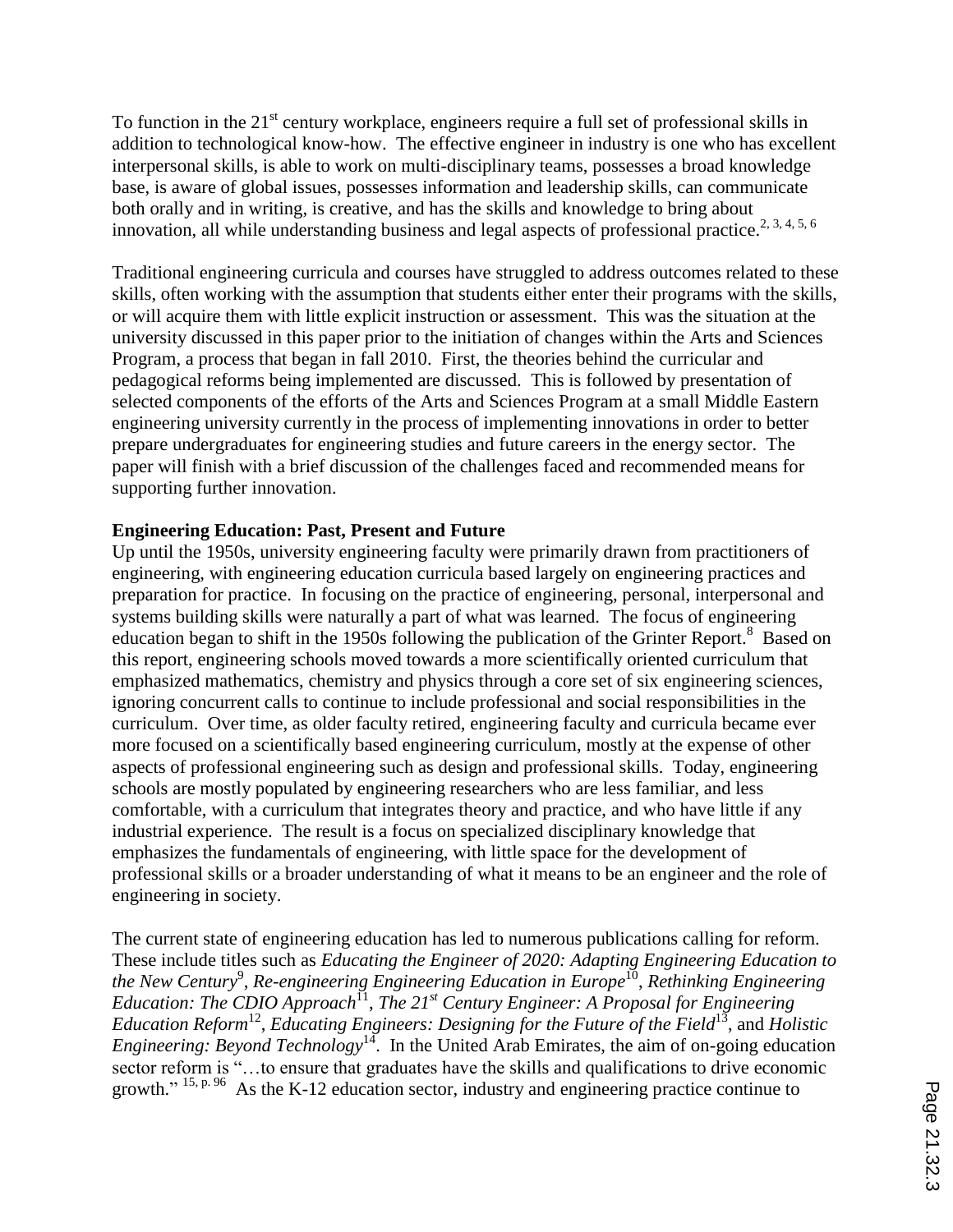evolve, engineering education should, it can be argued, also be transforming. However, the rate of change in engineering education practices has mostly lagged behind those of industry and K-12 STEM education systems, not only in the UAE, but worldwide. Before looking at how we are attempting to address this issue for our specific institute, we first discuss the background philosophy that serves as a foundation of our efforts.

## **Initiating Innovation**

As a program we have approached the redesign of our curriculum through a process similar to that outlined by Kerns, Miller,  $&$  Kerns.<sup>16</sup> This involves four stages beginning with a discovery phase that, in turn, leads to invention, development and testing phases. Part of the overall discovery phase was a reading and discussion of various chapters from the publications listed above during a series of faculty workshops held in spring and fall 2010. Discovery continued with an examination of pedagogical approaches and learning environments that could support achievement of the desired student learning outcomes, visits to partner universities, and small scale pilots in individual classrooms.

*Pedagogical approaches and learning environments* From a classroom teaching perspective, the called-for reforms studied suggest moving away from teacher-centered lectures to learning environments that actively engage students with discussion of, and critical thinking about, economic, ecological and social issues. Claudio Borri, writing in the foreword to *Re-engineering*  Engineering Education in Europe,<sup>17</sup> states that a significant outcome of reform efforts in Europe "will be a move towards student-centered higher education and away from teacher driven provision" (p. 7). This philosophy is intended to serve as an integral component of our efforts. Key practices that encourage desired student and faculty behaviors include inquiry-based learning, just-in-time teaching, problem-based discussion, cooperative learning, hands-on projects, critical reading, and student writing and presentations. No longer is learning only the material presented by the course instructor considered sufficient; there is simply too much to cover. Rather, we approach our reform efforts from the perspective that students need to learn how to learn – and how to think and act like engineers. Such an approach requires that students hear the same message in all of their core courses. Thus we are aiming to move all core program courses away from traditional lecture and exams, towards teaching and learning that is *process* oriented, sets high expectations for students, and provides the support that enables them to achieve those goals. This means emphasizing both formative assessment, which aims to help the process of skills and positive attitude development, and summative assessments, which measure the level of student development in an area at a given point in time.

A key factor in the success of these pedagogical approaches is a basis in rigorous research in the field of learning sciences. The National Research Council's seminal publication *How People Learn: Brain, Mind, Experience, and School*<sup>18</sup> summarizes much of this research. Chapters from this document served as another key piece of background reading at the beginning of our reform efforts. Evidenced-based concepts promoted include three core components that faculty are asked to consider when seeking to innovate classroom practices for impact. The first component is the necessity of engaging students' prior understandings. Traditional, lecture-based approaches to engineering education often view the instructor as the source of all knowledge, and students as the empty vessel into which this knowledge can be poured. The reality is that all students enter every classroom with preconceived notions of how the world works. The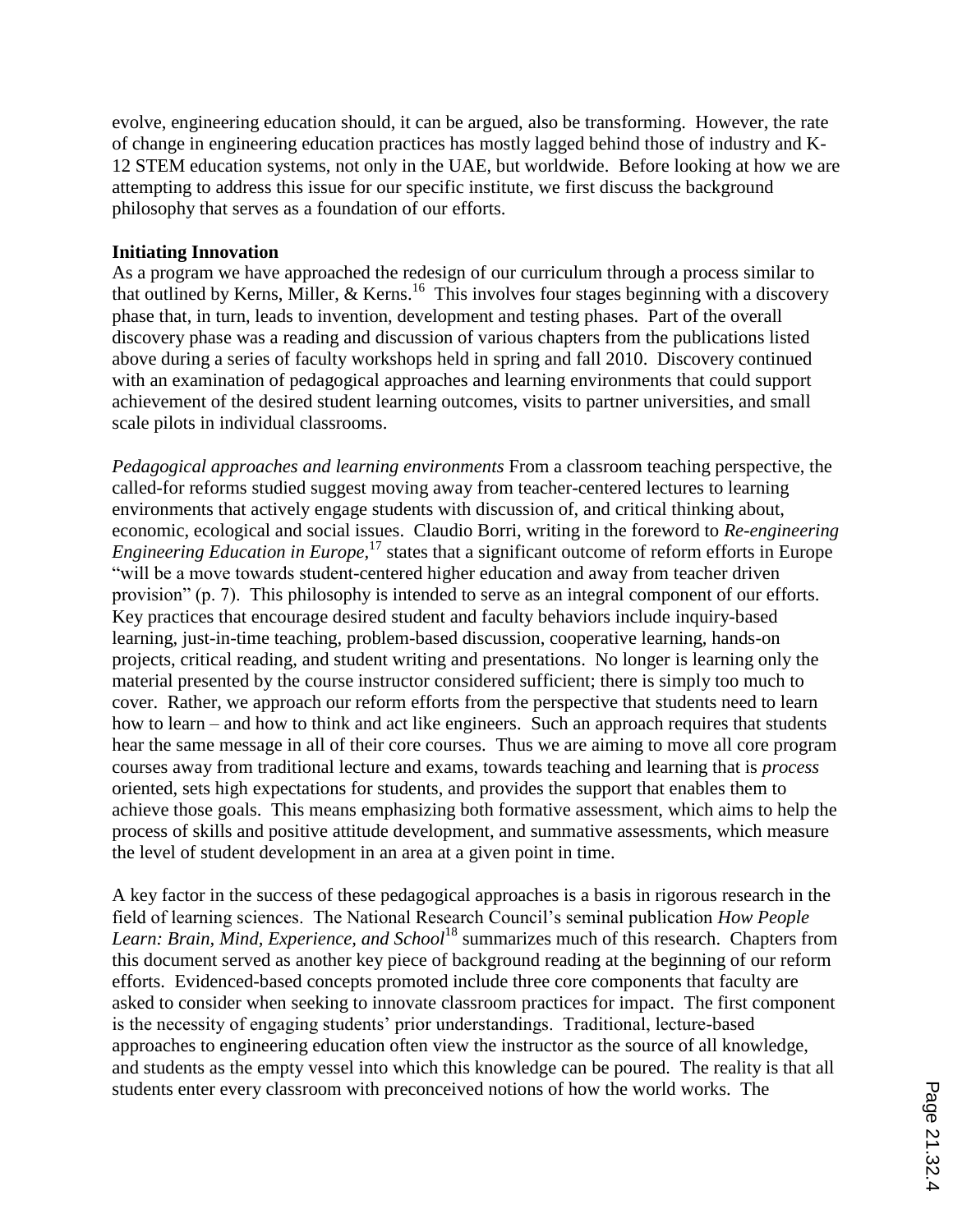engagement of these preconceptions helps to better prepare students for new concepts. Second, there is an essential role of factual knowledge and conceptual frameworks, and it is vital that faculty work collaboratively to identify the organizing concepts for their discipline. Understanding of facts within a clearly articulated framework facilitates both retrieval and application of the knowledge. Finally, there is a necessity for self-monitoring during the learning process. Learning is enhanced when faculty provide opportunities for, and the needed scaffolding to enable, students to take a metacognitive approach to learning, meaning reflection on the learning process, discussion of the degree to which clearly stated and shared learning objectives have been obtained, and opportunities to identify where misunderstanding remains. In this way, a portion of the responsibility for learning is transferred to the student, making them "an active agent in acquiring knowledge and skills."<sup>18, p. 1</sup>

*Learning Environments* The pedagogies described above have to a large degree become part of what is valued and practiced at our institute, as in educational settings worldwide. They began with the efforts of the early adopters, those who have a passion for teaching, and now happen routinely at the level of an individual instructor across many core courses. However, at our institute, similar to what is reported in the *Innovation with Impact* study, "…most of these pedagogies are being employed in long-standing environments, namely laboratories, research, or internships..."<sup>19, p.33</sup>. To promote a more widespread implementation across the departments in our program we sought to bring about changes at a broader curricular level and to introduce these pedagogies into regular classroom practice. Research has shown that for young adults, such the desired skills and dispositions are best learned through experiential approaches (Cohen, 1996; Kolb, 1984). <sup>20, 21</sup> We therefore have begun to implement them in a variety of ways as part of an overarching comprehensive approach to developing in students the needed academic and professional skills, and technical know-how, through exposure to what it means to be an engineer.

## **Implementing Change in the Core**

Offering degrees only in engineering, the university at which the below innovations are taking place has an annual enrollment of just over 1200 students. As an English medium university in an Arab country, nearly 100% of students have English as a second language. In addition, a large percentage is among the first generation in their family to attend university. Most of the students are coming from government high schools which have primarily promoted a concept of learning through memorization. Curricular innovation within the Arts and Sciences Program, which offers courses in the first two years of the undergraduate engineering programs, was initiated in spring 2010 in response to identified needs within our student population, and as part of the broader discussions taking place within ABET accreditation and institutional strategic planning efforts. Our efforts have focused on providing opportunities for students to experience the creative nature of the engineering design process at an early stage in their education while simultaneously developing technical know-how, academic literacy skills, and professional skills such as project management, team-work and communication. The overall comprehensive package of approaches is being implemented across several different structures. The package includes 1) the introduction of a studio approach to teaching physics, 2) redesign of a freshman engineering seminar, 3) a substantial expansion of academic support services, 4) a two semester project-based Communications course sequence, and 5) a multidisciplinary sophomore level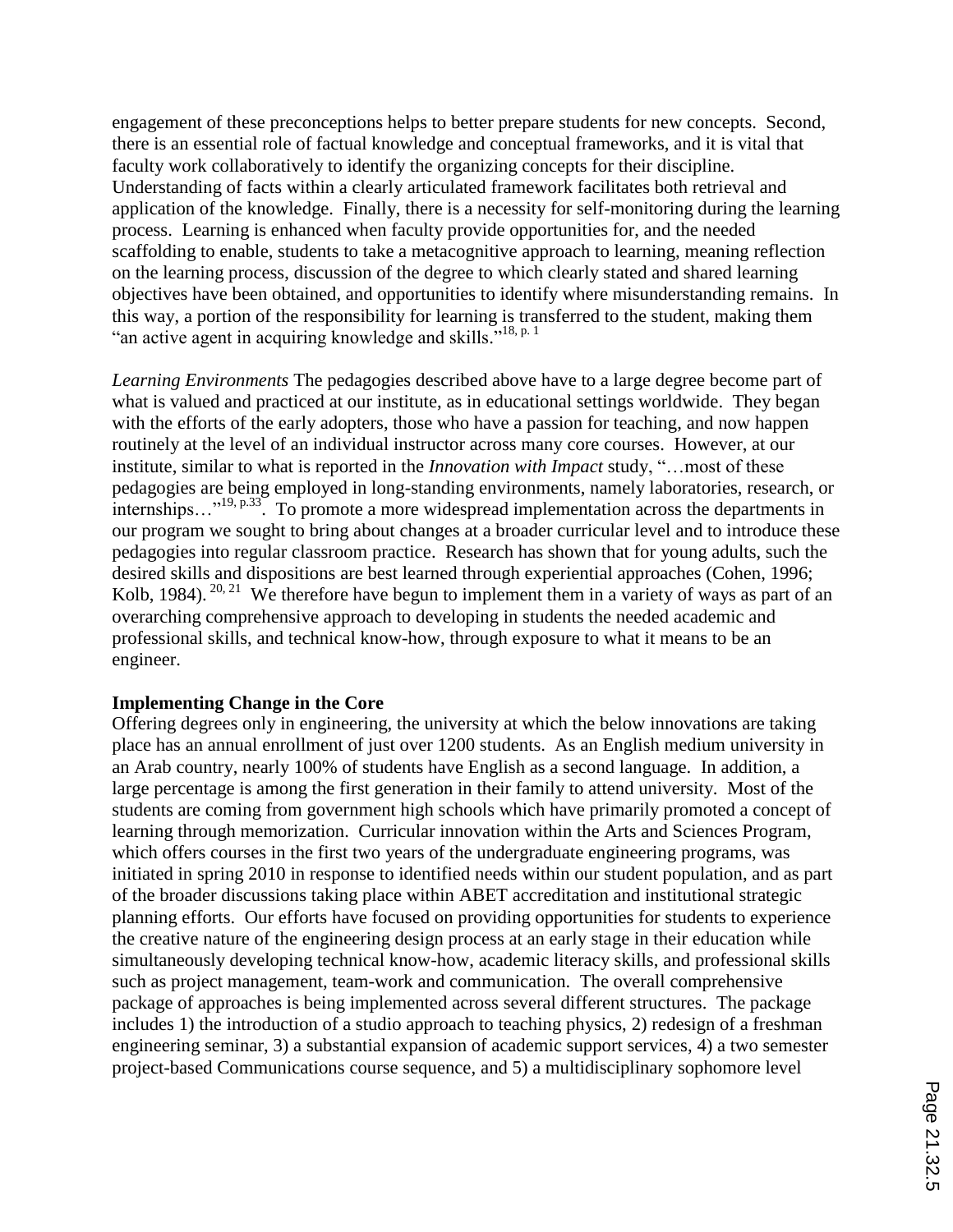cornerstone design course, which includes annual participation in an international design competition. The conception, design, and implementation of the first three are discussed below.

*Studio Physics* The early pioneer in innovation has been our calculus-based, introductory Physics course. The Physics Department was inspired by new instructional models referred to in the literature as 'Physics by Inquiry', 'Workshop Physics', and 'Studio Physics'. The adopted "hybrid-studio" approach is a shift in orientation of teachers and students to increase student engagement and motivation and to thereby improve student retention, learning and achievement.<sup>22, 23</sup> The studio approach entails a switch from a traditional lecture/lab format to a curriculum that aims to maximize student engagement and improve learning outcomes via more natural, student-centered instruction with greater emphasis on course accessibility, learner feedback, elements of inquiry, and the resolution of misconceptions.

In the fall of 2011, a single section of 18 female students were treated to a first trial of the Studio Physics approach for Physics 1 (Mechanics). The initial success led to expansion of the pilot to involve two female sections (with a total of 40 students) the next semester, and in Fall 2012, the reform finally extended to all Physics 1 sections (while still totaling only 35 male and 17 female students). For the purpose of assessing impacts, data from the Studio Physics sections (S) is compared with data from students enrolled in traditional lecture/laboratory sections (T). Data from traditional sections is included for semesters starting from Spring 2009 (Sp09) to Spring 2012 (Sp12), after which Physics 1was no longer taught in a traditional format in any sections. A chart of the number of students in each of these groups is shown in Figure 1.



**Figure 1:** Number of students enrolled in studio and traditional course sections during Spring (Sp) and Fall (Fa) semesters from Spring 2009 (Sp09). The chart indicates the growth in the number of students participating in Studio Physics at the PI, from fewer than 20 female students in Fall 2011 to nearly 140 in Spring 2013.

The main change in approach is that a coherent system of Studio Physics student group activities that fully integrate the theoretical and practical aspects of the course's content with other developmental learning objectives has replaced the traditional lecture and lab components. These additional objectives include the promotion of student learning habits such as preparation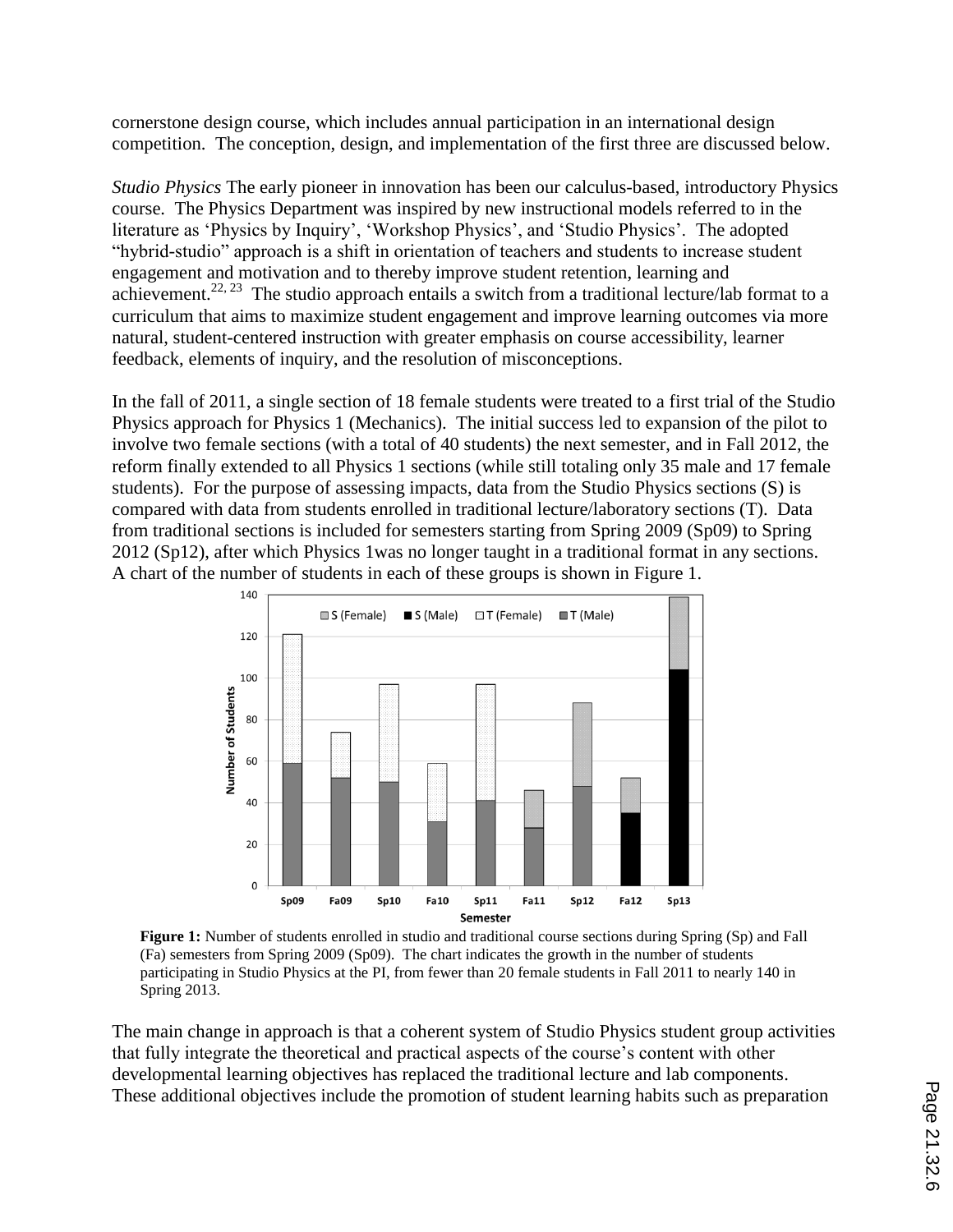for class, note-taking, documentation and organization of work, and time management, all of which are assessed through authentic formative tools. In addition, new content has been added to support a far stronger emphasis on measurement uncertainties in the course. Approximately 2/3 of the total available class time is now dedicated to student group activities. Because of these new objectives and the over-arching goal of creating a more supportive and effective studentcentered learning environment, studio activities have replaced the traditional formal laboratory and some of the course lecture time. The typical weekly schedule is shown in Figure 2.



**Figure 2:** A typical Studio Physics schedule, indicating the significant time commitment to student activities and the two lecture days that start and finish each week.

Students spend three days per week doing studio activities (two 75 minutes and one 50 minutes), rather than just one 3 hour lab per week. Also, teachers and students stay together for the full schedule of lectures and activities. These changes directly counter a functional `disconnect' that existed between lab and lecture due to timing (lab sections meeting on different days during the week) and teaching practices (different lab sections led by different teachers or lab staff). The new semester schedule consists of approximately forty distinct studio activities (rather than the 10 labs in the previous format).

All class activities are conducted in groups of three (and rarely, two or four) students. Heterogeneous groups are formed by the instructor, initially based on student grade-point averages and later by student performance on course assessments. As students work together, they discuss and debate the details as they work to complete activity tasks, particularly since each individual is responsible for writing out answers, explanations, and solutions along the way. These conversations are one of the main purposes of the studio approach.



Figure 3: Students in a group using individual notebooks to work out the details of assigned activity tasks.

The impacts of the studio approach have been measured via a combination of quantitative and qualitative instruments including a comparison of student course success rates, student performance on common examinations, a student survey focusing on the studio approach, and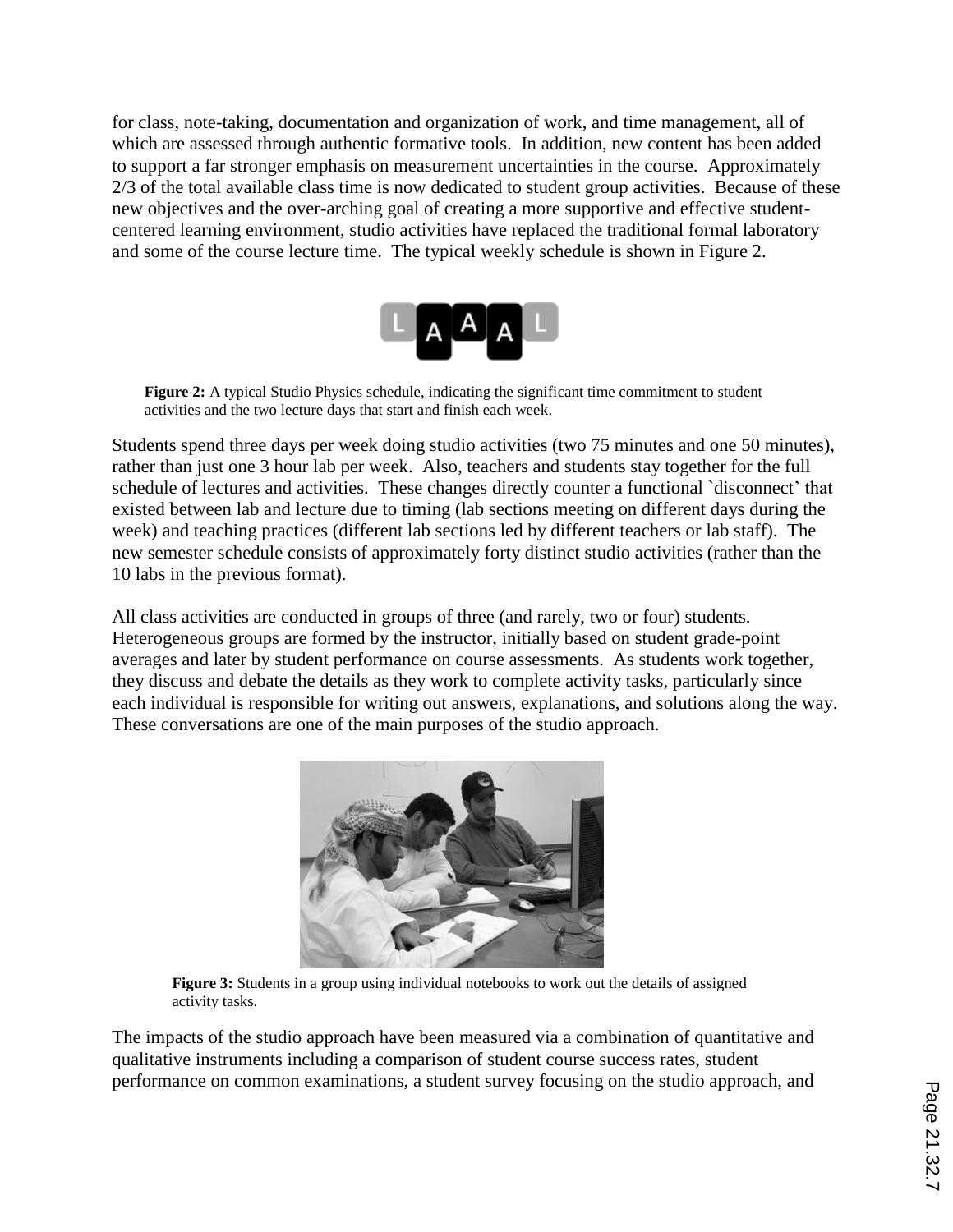comparative student gains on the Force Concept Inventory. The initial results of this curricular reform are encouraging.

In exit interviews student comments regularly indicate that learning of both content and professional skills through exposure to what it means to be an engineer is occurring:

[In our high-school physics courses] we used to work individually and then there were just some labs… that were not related to what we were doing theoretically. It was frightening for us… [Now, in studio] it actually simulates what engineers do. We work in teams; we collaborate with each other in order to get the work done. Now, we find it enjoyable to take physics; we are sharing our experiences and correcting each other's mistakes. It's a science course but it has actually improved our social relationships.

Quantitative measures are also positive, though interpretation of results is complicated by a number of factors. First, as shown in Figure 1, we have small student numbers and class variability due to fluctuations in university student recruitment and enrollment. Related to this, there are variations in student preparation and background. Also, since the Physics Department's practice is to use new (or edited) free-response problems/questions for tests and exams, additional fluctuations are introduced into measures of student performance. These issues should be kept in mind in the following analysis and discussion.

Since the dominant assessment in Physics 1 remains the final exam, we start with it to look for evidence of learning gains in terms of technical know-how attributable to course reforms. While there are variations, we generally see the trend observable in Figure 4, with students from both traditional and studio approaches performing better on early questions and a bit worse on the later questions. Shown by the grey bars in the figure, the average score is obtained from all of the sections taught in the traditional manner between Spring 2009 and Fall 2012 (involving 524



**Figure 4:** Average scores on final exam questions labeled by topic, comparing student performance in studio and traditional sections, using exam data from Spring 2009 to Fall 2012. Score averages were obtained from either 110 or 524 students in the studio or traditional groups, respectively.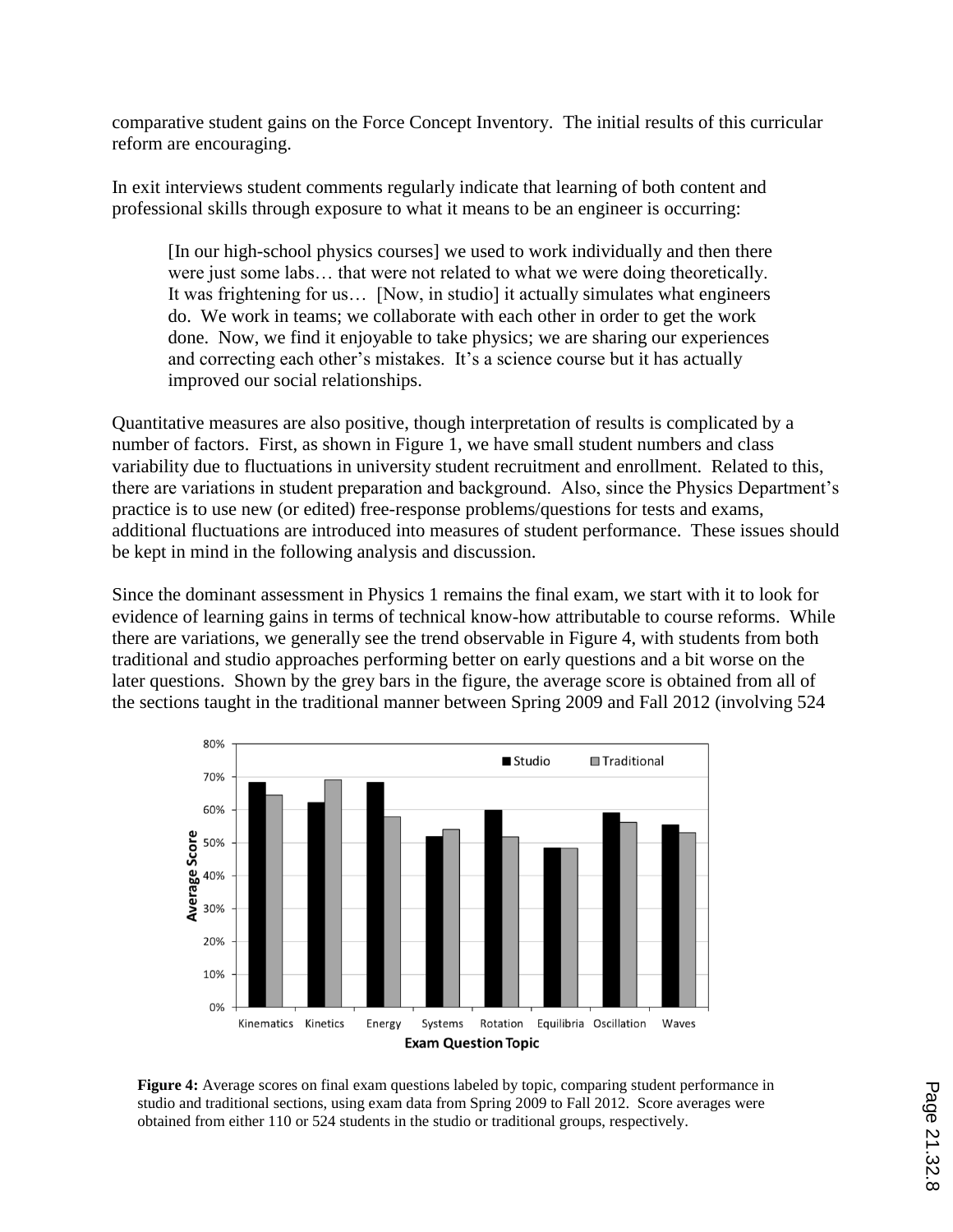students in all). This is compared with averaged scores from studio physics sections between Fall 2011 and Spring 2012 (involving 110 students). Looking at the figure, the most conservative interpretation is that, at least, the change in course format has not done the students any significant harm in terms of learning Physics. However, looking at the trends in more detail provides a more encouraging comparison. For six of the eight topics, the studio group's performance is the same or somewhat better than the traditional group's.

Another concern in interpreting the above exam results is the fact that the first two pilot semesters of Studio Physics involved only female students, while the results in Figure 4 are showing averages of all sections, irrespective of gender. Is the small apparent gain attributed to the studio reforms actually only a gender difference? To explore this, the same data from Figure 4 is examined with student and traditional student groups further segregated by gender.



**Figure 5:** Average scores on final exam questions labeled by topic, comparing male and female student performance in studio and traditional sections, using exam data from Spring 2009 to Fall 2012. Score averages were obtained from 75 female and 35 male students in the studio group and 215 female and 309 male students in the traditional group.

Looking at the two rightmost bars for each topic, we can compare the performance of female and male students in traditional sections. Figure 5 shows that, on average, female students tend to do a bit worse than males for the early topics and then gradually they catch up. The difference tapers from a surprisingly large 10% on the first topic to a negligible value by the fifth topic, rotation. While the source of this difference is not known, it is clear that there is some initial disadvantage faced by the female students relative to the male students in the traditional groups. This may be a result of the high school education they have received. In contrast, by looking at the two leftmost bars for each topic, we can compare the performance of female and males students in the studio sections. While the statistical variations are more pronounced here due to smaller numbers of students, the female disadvantage with the early topics is no longer apparent. In fact, in the studio sections, the question averages for female students are higher than for male students on five of the first six exam topics. Comparing averages for male students in studio vs. traditional groups, it appears that generally the performance is about the same, with two topics showing apparent positive gains (energy and oscillation) balanced out by apparent declines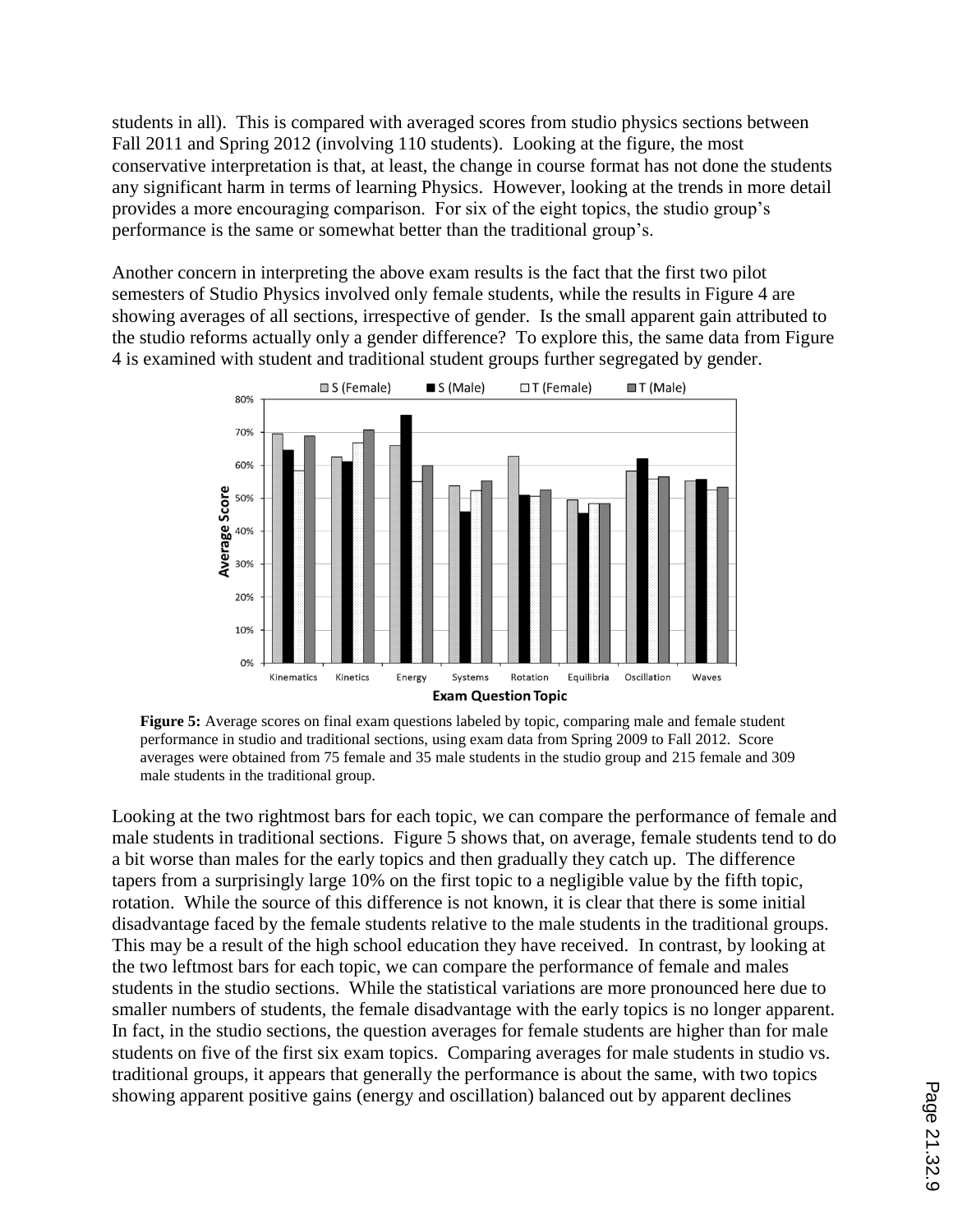(particularly the kinetics and systems items). So, there does appear to be a gender difference in terms of impact. A close examination of Figure 5 suggests that male students have no clear aggregate gain or loss from the reform but that female students are showing positive learning gains. It appears that this may be the significant learning gain that is attributable to the switch from the traditional to the studio approach.

Along with the strikingly positive student attitudes that are revealed by surveys and exit interviews, there may a more important and quite dramatic consequence: students are no longer withdrawing from the course at significant rates. The trend is illustrated clearly in Figure 6, showing the sharp decline in student withdrawal from Physics 1 during Fall 2011 and Fall 2012. In particular, by comparing 2007-2009 with 2012, the biggest change in this DFW chart is the decrease in the W outcomes. Clearly, the overall grading distribution (as shown here by the fractions of D and F grades) has not changed very significantly.



Figure 6: DFW rates for students' withdrawing (W) or getting a grade of D or F in Physics 1 during Fall semesters in recent years. The dramatic 2009-2010 rise in DFW rates is generally attributed to declining standards of student preparation prior to enrollment in Physics 1.

The early indications are that the ongoing curricular reform of Physics 1 has already achieved a significant positive impact on student attitudes and opportunities to experience what it means to be an engineer in terms of working as a team to solve authentic problems. It is also starting to show evidence of improved student learning and achievement. More importantly, students are developing interpersonal, communications and academic skills that will serve them well in other courses and in their future career as an engineer. While the studio physics initiative is furthest along of our new innovations, it is not alone. As mentioned earlier, there are several integrated efforts. A second component is the Freshman Engineering Seminar.

*Freshman Engineering Seminar* Traditionally at our institute this course was conducted in a large lecture hall and focused mainly on exposure to the five degree programs and future employers through a series of teacher-centered lectures and guest speakers. It was intended to provide students with the information to make a mature and informed decision on their choice of major along with receiving factual information about being a university student and where to get assistance when needed. As with other initiatives, changes in this course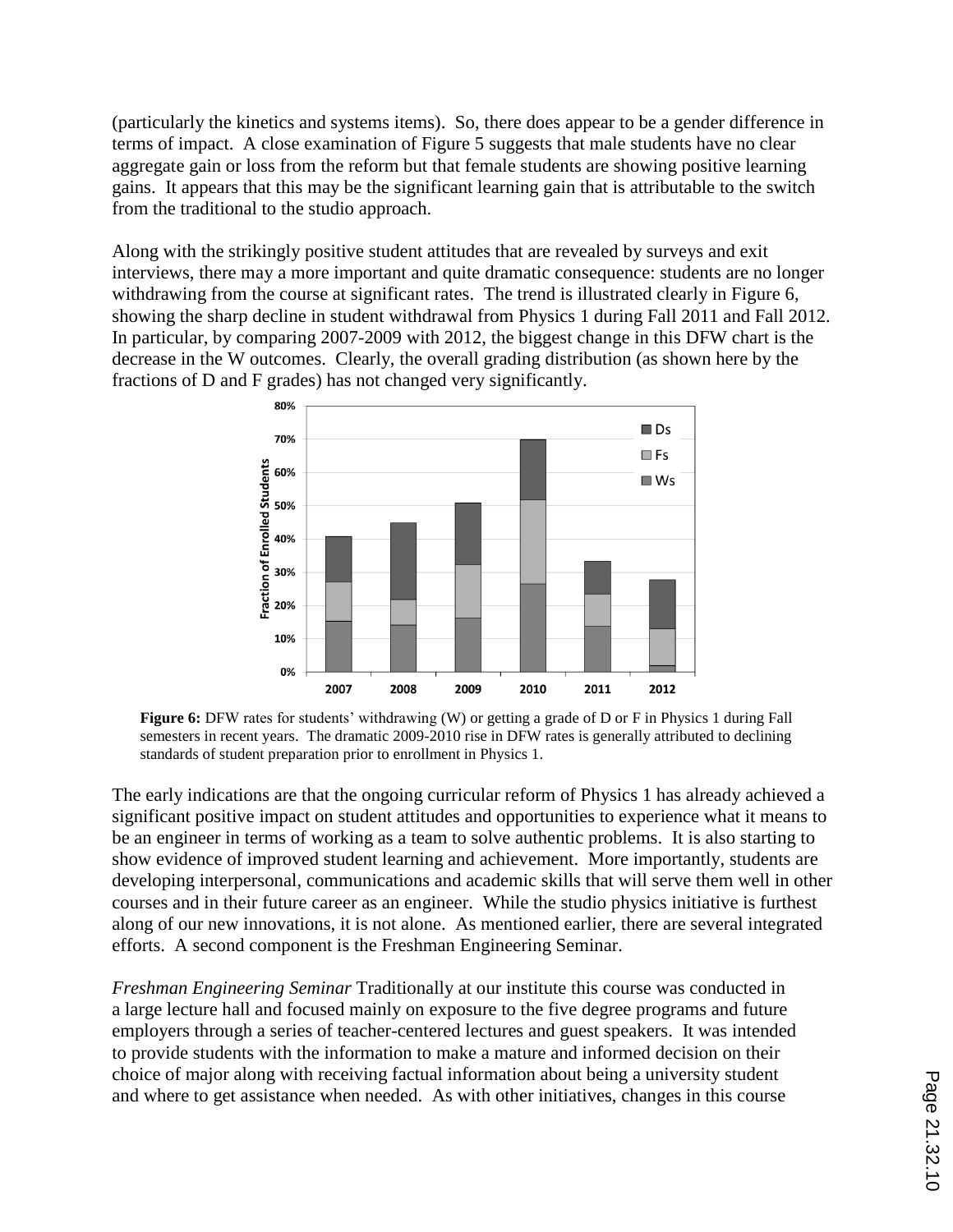began through a discovery phase, with a substantial focus on how to infuse a variety of professional skills and an engineering experience into the course, including such items as multidisciplinary teamwork, life-long learning, and thinking skills. One of the first "inventions" was to create multiple break-out sections of  $15 - 20$  students so that the content could be experienced through more student-centered, hands-on approaches. This course now aims to provide an opportunity for students to engage in learning experiences that will enhance their success both in undergraduate studies and in the work place after graduation. Emphasis is placed on the development of skills, attitudes and practical knowledge that will enable the student to reach his/her short and long-term academic goals through experiencing what it means to be an engineer. The student learning outcomes include that the student will have

- 1. Demonstrated an ability to manage a small project;
- 2. Worked successfully as part of a team to complete assigned tasks;
- 3. Evaluated decisions or actions based on a discussed code of ethics;
- 4. Critically discussed the role of engineering and science in advancing and supporting global and social solutions in an economically and environmentally sustainable manner;
- 5. Described the jobs and activities typically performed by mechanical, electrical, petroleum, and/or chemical engineers and geoscientist in the petroleum industry.

Additional specific course learning objectives focus on measurable means of assessing thinking skills and life-long learning. The level of student attainment of the above outcomes is measured through a series of formative assessments during classroom activities, written assignments and presentations. Overall achievement levels across all sections is evaluated through an annual course assessment. This data is then combined with data from the other courses to determine the degree to which A&S Program learning outcomes are being achieved. Baseline data was gathered in Fall 2010 through a combination of the course portfolio data, engineering faculty surveys, and student surveys. Data from Fall 2012, during which all reforms were in place, has been gathered and is being analyzed during Spring 2013. Early indications are that while not having as large an impact as the studio Physics described above, they are positive.

*Academic Support Structures* Given the fact that the majority of our students are first generation and that they are coming from high schools that primarily promote learning through memorization, a large percentage are underprepared for university studies. In order to enhance retention and enable all students to reach their potential, our comprehensive approach to developing technical know-how and academic and professional skills through exposure to what it means to be an engineer also includes an integrated academic support structure. This consists of 1) placement tests in mathematics and science for all newly matriculated students, 2) developmental courses, 3) supplementary hours for introductory Physics and Chemistry, 4) a comprehensive program of tutorials and student success workshops, and 5) an Academic Intervention and Mentorship (AIM) program for academically at-risk students. These structures were developed by a core group of people from our academic programs, counseling office, IT and Student Affairs. They worked together to "invent" new support structures and integrate existing components. The overall structure was implemented in fall 2012 and continues to be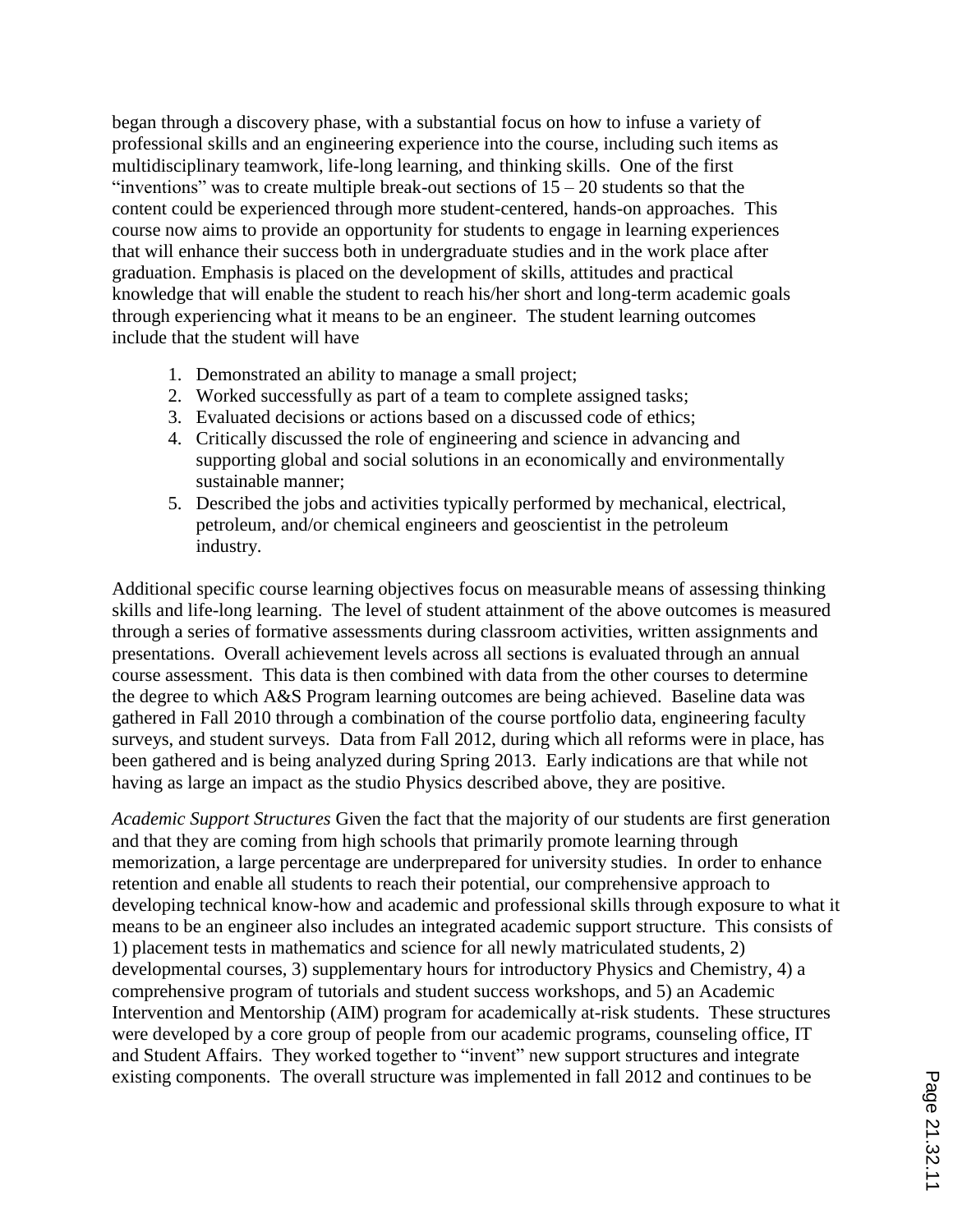developed. A brief description of key aspects of these structures is presented below, followed by initial evaluation data showing positive impacts.

First, in fall 2012 we began to offer Developmental Courses. These courses provide a comprehensive process that addresses the intellectual, social, and emotional growth and development of a student. Our developmental courses focus on ensuring academic preparedness in the given discipline, enhancing the skills and attitudes necessary for the attainment of academic, career and life goals, and promoting acquisition of the competencies needed for success in academic coursework. These courses are non-degree, and are taken prior to Calculus 1, Chemistry 1 and Physics 1. Placement into the developmental courses is based on student performance on mathematics and science placement exams. Students performing above the cutoff for developmental course enrollment, but who would still require additional support while enrolled in the introductory degree course, are provided with supplementary hours, two per week, for Chemistry 1 and Physics 1. These are taken concurrently with the relevant course. Supplementary hours provide structured learning support for targeted students. Activities include facilitated problem solving, study skills development, and use of additional resources to enhance understanding of the material being presented in the regular course. Students also receive regular focused feedback on their development as a learner. Students who are identified as academically at risk in two or more core courses are enrolled in the Academic Intervention and Mentorship (AIM) Program.

The AIM program brings together faculty, advisors, counsellors and Student Affairs to offer students the best opportunity to succeed. The AIM program is designed to provide an enhanced support structure for students who have been identified as academically at-risk in two or more subjects. For such students in A&S, participation in the AIM program is mandatory. The student is required to sign a negotiated contract indicating the steps that will be taken to remedy identified issues. The students are expected to meet with an AIM advisor at least once a week to discuss their classroom performance. The students are required to attend relevant tutorials if they are not already taking the supplementary hours. In addition, over the course of every semester, success workshops are run for all students, but are required for AIM students. Attendance at the department-run tutorial centers and the relevant Student Affairs-run success workshops is mandatory for AIM students. Typical workshops include:

- Time Management
- Study Skills
- College Survival
- How to study Chemistry, Math and Physics
- Positive Habits

The AIM program was first implemented in fall 2012; thus initial statistics serve only as a guide to how successful the program is and could be. Roughly 20% of core students were referred to the program, meaning that they were struggling academically in two or more courses. The numbers of male and female AIM students is consistent with the ratio of males to females university-wide. Of the students served in the program 47% of female AIM students went on to pass all courses, with 33% of male students doing likewise. All supported students completed the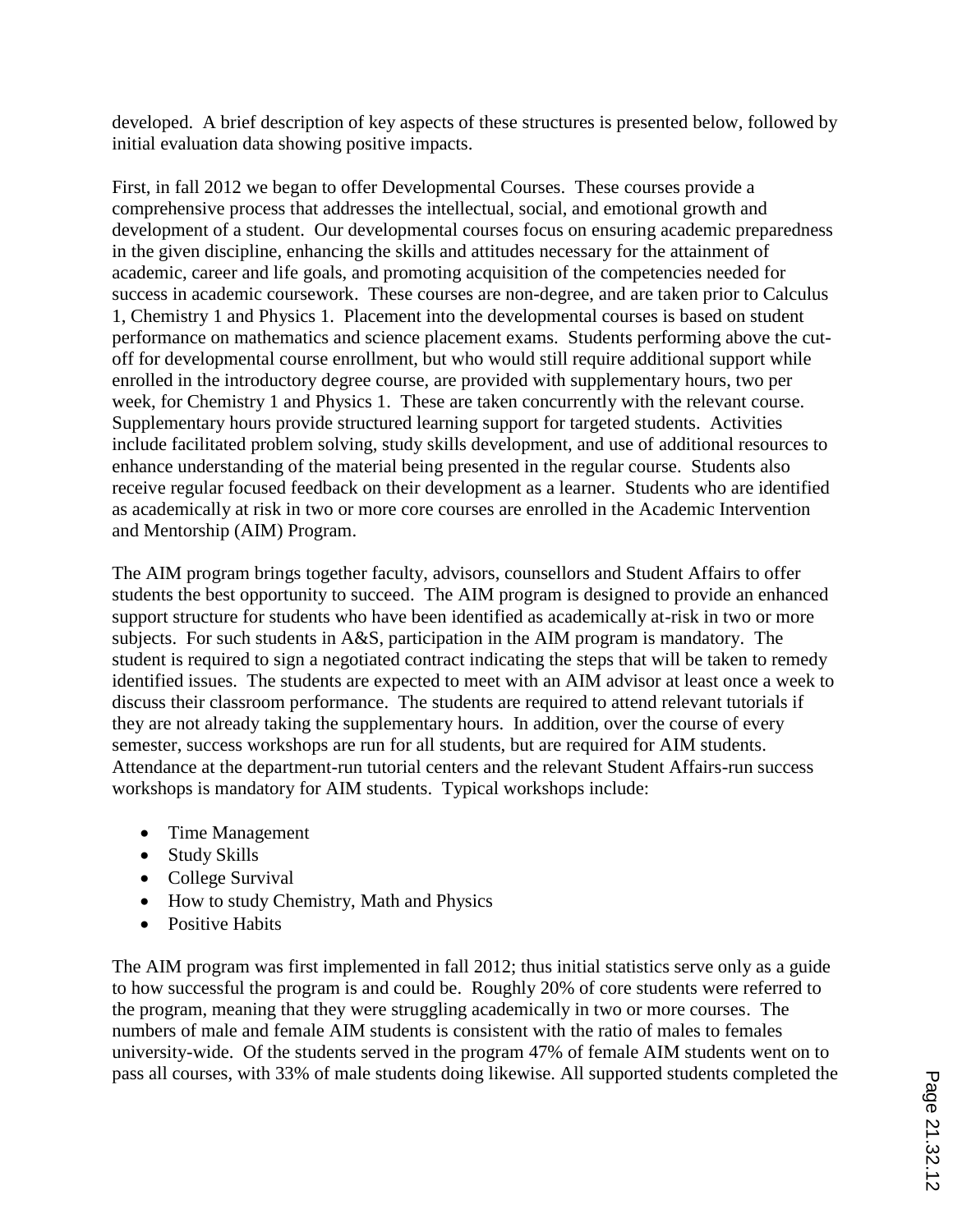semester. Although it is impossible to say definitively how much affect the program had, these results are encouraging and exceed the success rates of previous years.

## **Conclusions**

Overall, we have and will continue to assess the impacts of implemented innovations in terms of meeting enrollment targets during a period of increased competition for a limited pool of potential students, and retention of those students who are admitted to our university. For courses such as the Studio Physics, Communications, Cornerstone Design, and Freshman Engineering Seminar, impacts within the classroom are studied through quantitative data such as DFW rates, student academic achievement in the content area, and documented achievement levels of professional skills learning outcomes, primarily through formative assessments. In addition, qualitative and quantitative feedback on student achievement of outcomes continues to be gathered from A&S students, A&S faculty, and engineering program faculty, and will be compared with baseline data gathered in 2010.

Implementation of the innovations described above enables the engineering education we are providing to move away from the linear approach of many engineering curricula to a spiraling curriculum in which students experience what it means to be an engineer right from the beginning of their studies, and where the connections between theory and practice become more evident. Such programs aid in developing engineers who are not only technically competent, but who are also problem solvers, team players, entrepreneurs, and globally-aware critical and creative thinkers; in other words, these programs are a means to "enrich and broaden engineering education so that those technically grounded graduates will be better prepared to work in a constantly changing global economy."<sup>9, p.1</sup>

Downey and Lucena<sup>24</sup> have argued that ultimately, there could be multiple engineering tracks, for example engineering sciences, engineering management, and an engineering public policy tract. Given the movement in the Middle East toward knowledge-based societies, and the probability that engineering graduates will play leading roles in government and industry, a more liberalized version of engineering education is certainly worth considering. The Middle East is at the fore of much of the growth in today's global economy, and engineers have an important role to play in leading the efforts to achieve sustainable, knowledge-based economies. The field of engineering can and should be a major contributor to these efforts, ensuring that the engineers of the  $21<sup>st</sup>$  century possess much more than technical knowledge. They will need to understand the impacts of engineering on society and possess a wide range of professional skills. To develop such engineers, widespread transformation of the current approaches to engineering education will be required at both in terms of pedagogical approaches, learning environments and overall curriculum. As described in this paper, the A&S core program at our institute is making efforts to innovate and transform engineering education, and the data indicate that we are having demonstrated positive impacts, yet change is happening at a slow pace, and, despite efforts at a comprehensive approach, continues to occur to a much greater extent in some departments than in others. Early efforts to include Mathematics and Chemistry Departments in these innovations have met with resistance, and only limited changes have occurred. To bring about more expansive reform will require commitment from all faculty, department chairs, program directors and even the university provost.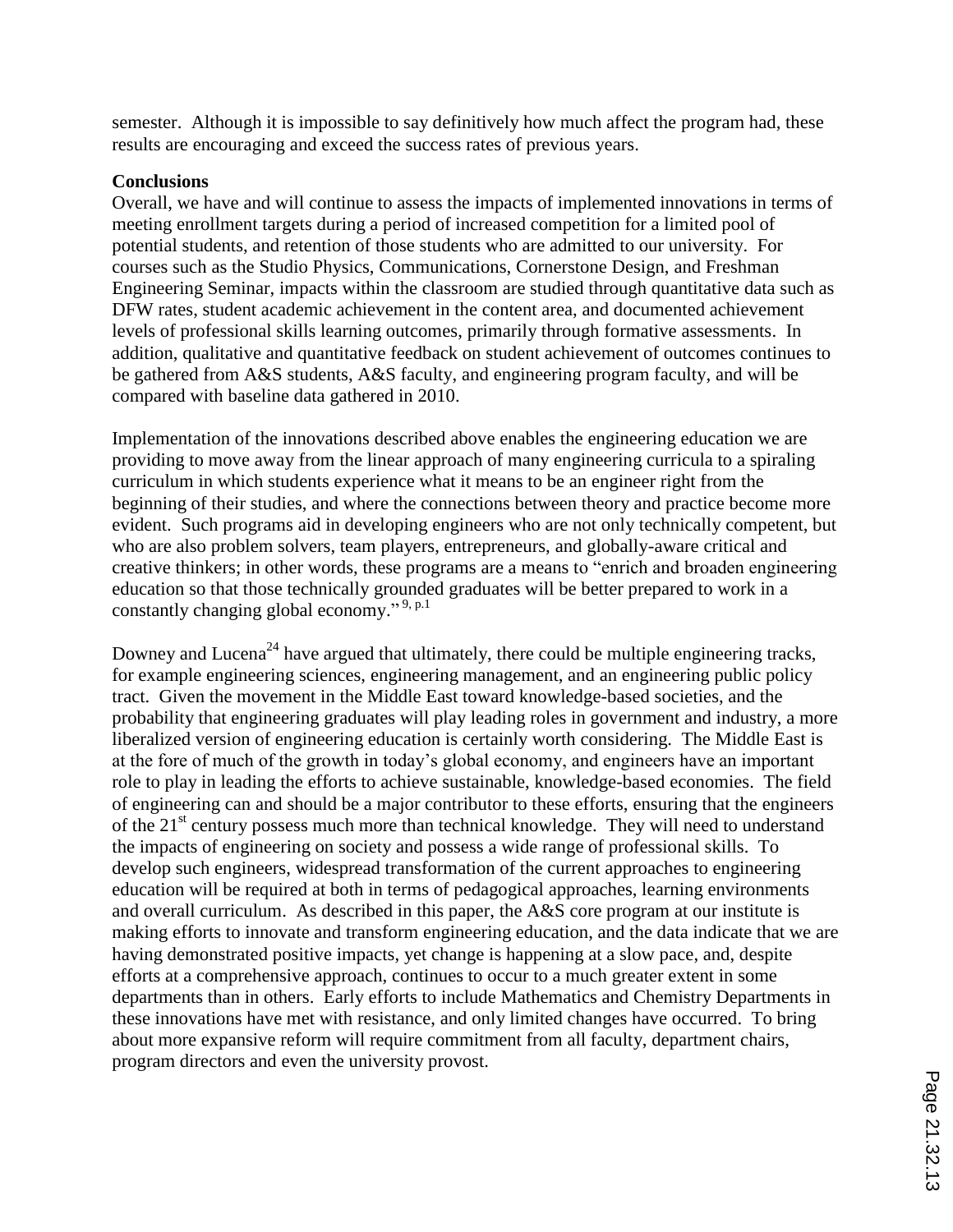From the bottom  $up$  – innovations initiated by individual faculty or small groups of faculty – can come ideas, skills, and knowledge adapted to local needs and conditions. From the top should come guidance, accountability, resources, incentives, and networking. A hybrid approach that draws on the strengths of both top-down and bottom-up initiatives can build a collaborative partnership for engineering education innovations with impact. Such innovation is vital if engineers are to assume a larger role in shaping society. As the trend towards more sustainable, knowledge-based economies continues, engineering practice will continue to evolve, and so to should engineering education, for "in the  $21<sup>st</sup>$  century, an ever-increasing need will emerge for a holistic breed of engineer – one who can work across borders, cultural boundaries, and social contexts and who can work effectively with non-engineers."  $12$ , p. 67

#### **Bibliography**

- 1. UAE Yearbook. (2006). *United Arab Emirates Yearbook 2006,* I. Al Abed, P. Vine, P. Hellyer & P. Vine, (Eds.), London: Trident Press Ltd.
- 2. American Society for Civil Engineers (ASCE). (2008). *Civil Engineering Body of Knowledge for the 21st Century: Preparing the Civil Engineer for the Future* (2nd ed.). Reston, VA: American Society of Civil Engineers Press.
- 3. May, E., & Strong, D. (2006). *Is Engineering Education Delivering what Industry Requires?* Paper presented at the 3rd CDEN Design Conference, Toronto, Canada, July 24-26.
- 4. National Academy of Engineering (NAE). (2004). *The Engineer of 2020: Visions of Engineering in the New Century*. Washington, D.C.: National Academies Press.
- 5. Society of Petroleum Engineers (SPE). (2006). Validating Engineering Competence. *Journal of Petroleum Technology, 58* (7), p. 91.
- 6. Society of Petroleum Engineers (SPE). (2012). Competency Matrix for General Petroleum Engineering, SPE Task Force on Minimal Competency. Retrieved on July 15, 2012 from http://www.spe.org/training/docs/generalmatrix.pdf.
- 7. Commission for Academic Accreditation. (2012). Commission for Academic Accreditation. Retrieved April 25, 2012 from https://www.caa.ae/caa/DesktopModules/Institutions.aspx.
- 8. American Society for Engineering Education: Committee on Evaluation of Engineering Education. (1955). Summary of the report on Evaluation of Engineering Education. *Journal of Engineering Education, 46*, pp. 25- 63.
- 9. National Academy of Engineering (NAE). (2005). *Educating the Engineer of 2020: Adapting Engineering Education to the New Century*. Washington, D.C.: The National Academies Press.
- 10. Borri, C., & Maffioli, F. (Eds.). (2007). *Re-engineering Engineering Education in Europe*. Firenze: Firenze University Press.
- 11. Crawley, E., Malmqvist, J., Ostlund, S., & Brodeur, D. (2007). *Rethinking Engineering Education: The CDIO Approach*. New York: Springer.
- 12. Galloway, P. D. (2008). *The 21st Century Engineer: A Proposal for Engineering Education Reform*. Reston, VA: American Society of Civil Engineers Press.
- 13. Sheppard, S. D., Macatangay, K., Colby, A., & Sullivan, W. M. (2009). *Educating Engineers: Designing for the Future of the Field*. San Francisco, CA: Jossey-Bass.
- 14. Grasso, D., & Brown Burkins, M. (Eds.). (2010). *Holistic Engineering: Beyond Technology*. New York: Springer.
- 15. Abu Dhabi Economic Vision 2030. (2009). *Abu Dhabi Economic Vision 2030*. Abu Dhabi: Abu Dhabi Council for Economic Development. Retrieved February 17, 2012 from https://www.abudhabi.ae/egovPoolPortal\_WAR/appmanager/ADeGP/Citizen?\_nfpb=tr&\_pageLabel=p\_citizen \_homepage\_hidenav&did=131654&lang=en.
- 16. Kerns, S. E., Miller, R. K., & Kerns, D. V. (2005). Designing from a Blank Slate: The Development of the Initial Olin College Curriculum. In *Educating the Engineer of 2020: Adapting Engineering Education to the New Century* (pp. 98-113). Washington, D.C.: National Academies Press.
- 17. Borri, C. (2007). Foreword. In C. Borri & F. Maffioli (Eds.), *Re-engineering Engineering Education in Europe*